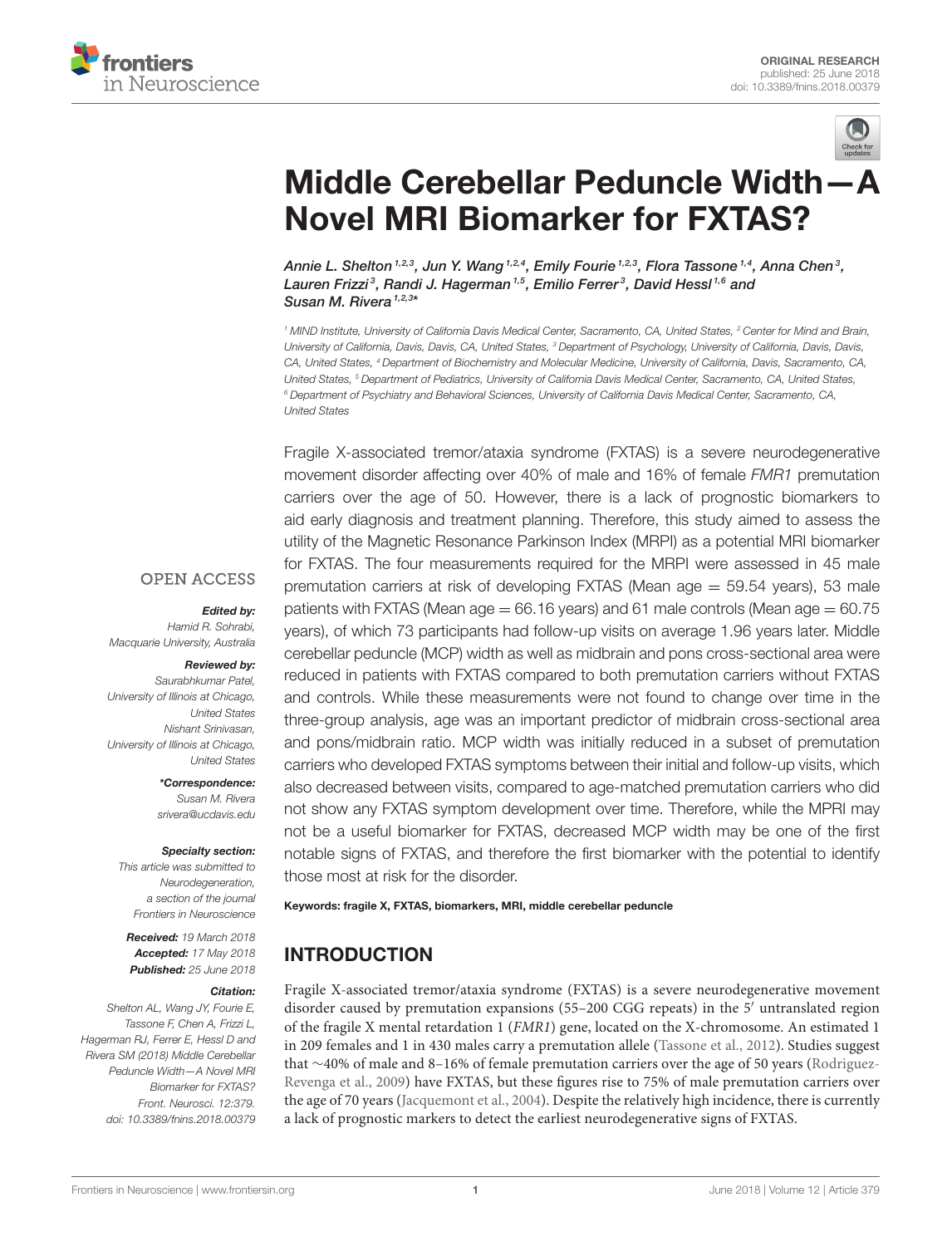The diagnostic criteria of FXTAS comprise three domains: clinical, radiological, and pathological [\(Jacquemont et al., 2003;](#page-7-3) [Hall et al., 2014\)](#page-7-4). Whether definite, probable or possible, FXTAS diagnosis requires a degree of functional/clinical impairment. While the clinical presentation is variable, the initial presenting motor symptom is often an intention or kinetic tremor, followed by cerebellar ataxia, both of which typically progress over time [\(Apartis et al., 2012\)](#page-6-0). Other clinical features may include executive dysfunction, ranging from mild to dementia-like in severity, which often presents later in the disease course (Seritan et al., [2008\)](#page-7-5).

The neuropathology of FXTAS is characterized by the presence of ubiquitin-positive intracellular inclusions in neural and astrocyte cells within the cortex and cerebellum in post-mortem analysis [\(Greco et al., 2002\)](#page-7-6). Currently, FXTAS neuropathology can only be confirmed after death and hence cannot be used as a prognostic tool.

The radiological phenotype emphasizes FXTAS as a white matter neurodegenerative disease, as prior studies have highlighted the presence of white matter lesions in the middle cerebellar peduncles (MCP), known as the MCP sign, and brainstem, as well as generalized cerebral lesions and atrophy throughout the neocortex [\(Cohen et al., 2006;](#page-7-7) [Rivera et al.,](#page-7-8) [2010;](#page-7-8) [Hashimoto et al., 2011\)](#page-7-9). Indeed, it has been suggested that hyperintensities of the splenium of the corpus callosum should be added as a minor criterion for FXTAS, given that these lesions were found to be more common than MCP lesions in female premutation carriers with FXTAS [\(Apartis et al., 2012\)](#page-6-0). The MCP sign is not specific to FXTAS [\(Storey and Billimoria, 2005\)](#page-7-10) and is occasionally seen in other rare neurodegenerative diseases such as sporadic olivopontocerebellar atrophy and spinocerebellar ataxia [\(Brunberg et al., 2002;](#page-6-1) [Quattrone et al., 2016\)](#page-7-11).

Hence, the radiological criteria for FXTAS are continually evolving, and we are still lacking a single marker that can sensitively and specifically predict FXTAS onset or severity. The Magnetic Resonance Parkinson Index (MRPI) has been shown to successfully distinguish subcortical movement disorders, such as Parkinson's disease and progressive supranuclear palsy, both of which present with a tremor similar to that seen in FXTAS [\(Quattrone et al., 2008\)](#page-7-12). Not only has the MRPI been shown to differentiate these disorders, but it has been found to be predictive of vertical supranuclear gaze palsy in patients affected by progressive supranuclear palsy over time [\(Okamoto et al.,](#page-7-13) [2003\)](#page-7-13). The MRPI is a ratio that encompasses measurements of the MCP and superior cerebellar peduncle (SCP) widths, as well as the cross-sectional area of the midbrain and pons; MRPI = [(Pons area/Midbrain area) x (MCP width/SCP width)]. These regions play an integral role within the corticocerebellar pathway, which is necessary for the learning and coordination of various movements [\(Ramnani, 2006\)](#page-7-14). Therefore, these measurements and their ratios may prove to be useful biomarkers for FXTAS, a neurodegenerative movement disorder, given that MCP hyperintensities are a radiological sign of FXTAS, and there are anecdotal reports of the hummingbird sign (the ratio of the cross-sectional area of the midbrain and pons) being present in some patients with FXTAS. Therefore, the aim of this study was to assess the utility of these MRPI measurements and ratios as radiological biomarkers for FXTAS, both in early and later stages of the disorder.

# MATERIALS AND METHODS

# Participants

A total of 159 male participants over the age of 40 years were recruited from the Sacramento, CA area and throughout the United States and Canada as part of two continuing and concurrent longitudinal studies (PIs: Hessl and Rivera; Hagerman). The Institutional Review Board of UC Davis approved this protocol and all participants gave written informed consent before participating in the study in line with the Declaration of Helsinki. CGG repeat length and neurological assessment resulted in three experimental groups of participants at visit 1: healthy controls ( $n = 61$ ), premutation carriers without FXTAS ( $n = 45$ ; FXTAS stage score of 0 to 1—no or equivocal tremor/ataxia), and premutation carriers with FXTAS ( $n = 53$ ; FXTAS stage scale score ≥2—clear tremor/ataxia with some interference in functioning). FXTAS stage scores were based on the clinical descriptions previously defined [\(Bacalman et al.,](#page-6-2) [2006\)](#page-6-2). All participants were scanned at visit 1 and 73 had a followup scan on average 1.96 years later (standard deviation =0.88, range 0.75–4.79 years) (**[Table 1](#page-2-0)** for demographics). Twenty-five were premutation carriers without FXTAS at visit 1, of which 10 were classified as "Converters" because they developed clear FXTAS symptomology at visit 2 (FXTAS stage score was 0–1 at visit 1 and  $\geq$  2 at visit 2; mean age at visit 1 = 58.81, SD = 6.17 years). We then selected 10 "Non-converters" (FXTAS stage score was 0-1 at both visit 1 and visit 2; mean age at visit  $1 = 57.95$ ,  $SD = 7.43$  years), who were not showing signs of FXTAS, using one-one age matching to use as a comparison group.

All participants were fluent English speakers, with no history of any serious medical or neurological conditions, including history of alcoholism or drug abuse.

CGG analysis was completed using genomic DNA isolated from peripheral blood lymphocytes using a combination of PCR and Southern blot analysis as previously described (Tassone et al., [2008;](#page-7-15) [Filipovic-Sadic et al., 2010\)](#page-7-16). Measurements of FMR1 mRNA expression levels were carried out by qRT-PCR as previously detailed [\(Tassone et al., 2000\)](#page-7-17).

# MRI Acquisition

High resolution structural MRIs were acquired on a 3T Siemens Trio Scanner using a 32-channel head coil and a T1-weighted 3D MPRAGE sequence between May 2010 and June 2017 using the following scan sequence:  $TR = 2,170$  ms,  $TE = 4.86$  ms, flip angle =  $7^\circ$ , FoV = 256 mm<sup>2</sup>, 192 slices, 1 mm slice thickness. The scans were first aligned along the anteriorposterior commissure line using acpcdetect [\(http://www.nitrc.](http://www.nitrc.org/projects/art) [org/projects/art\)](http://www.nitrc.org/projects/art) [\(Ardekani and Bachman, 2009\)](#page-6-3). For failed cases, manual alignment was performed using DTI Studio

**Abbreviations:** FXTAS, Fragile X-associated tremor/ataxia syndrome; MCP, Middle Cerebellar Peduncle; MRPI, Magnetic Resonance Parkinsons Index.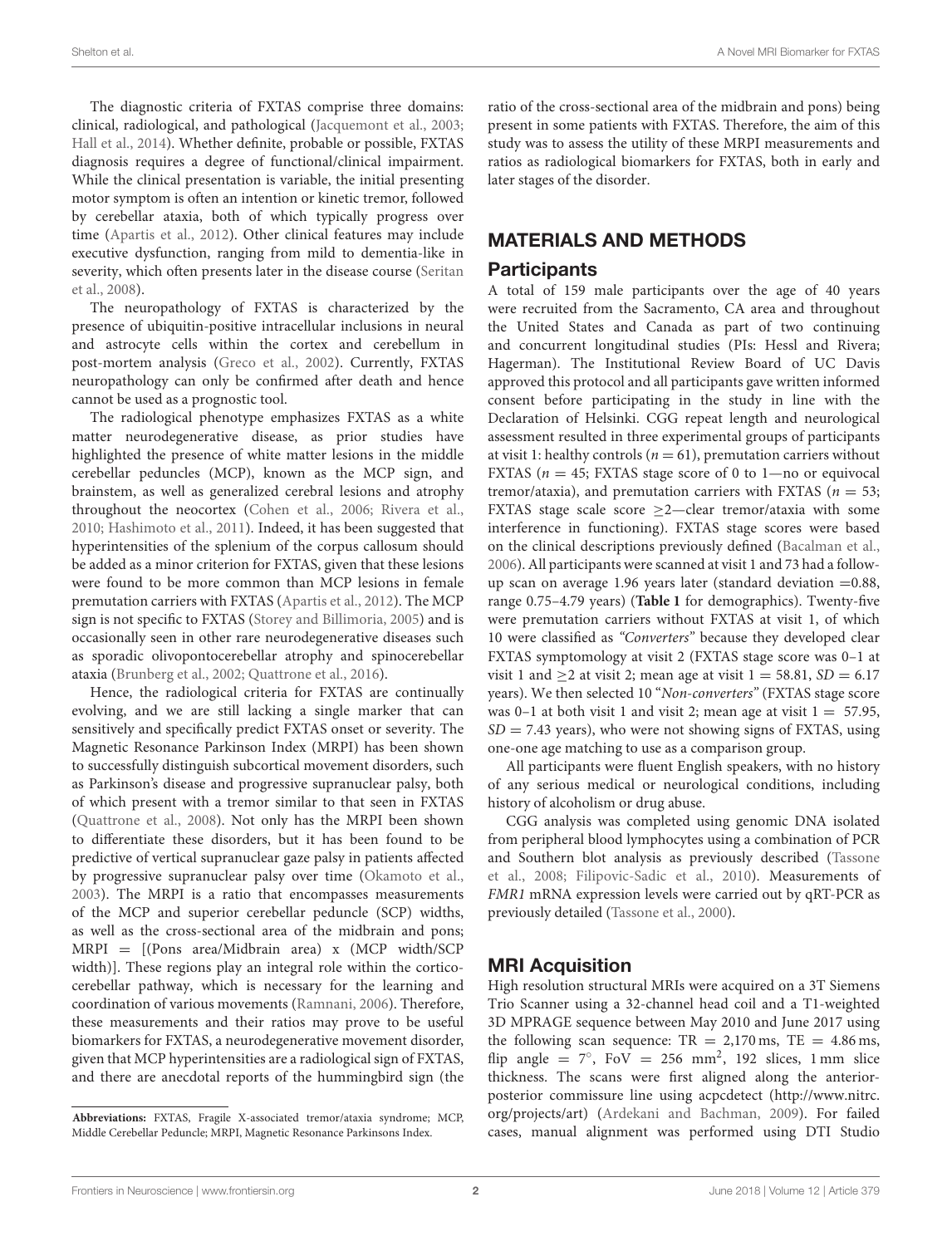#### <span id="page-2-0"></span>TABLE 1 | Participant demographics.

| Controls     | Premutation<br>without FXTAS | Premutation<br>with FXTAS | <b>ANOVA</b><br>p-value |
|--------------|------------------------------|---------------------------|-------------------------|
|              |                              |                           |                         |
| 61           | 45                           | 53                        |                         |
| 60.75 (9.95) | 59.54 (8.17)                 | 66.16 (6.79)              | $0.001^{a,b}$           |
| 29.54 (4.56) | 86.11 (24.46)                | 90.30 (16.41)             | 0.001a, c               |
| 1.25(0.22)   | 2.49(0.86)                   | 2.63(0.62)                | $0.001^{a,c}$           |
|              |                              |                           |                         |
| 21           | 25                           | 27                        |                         |
| 58.59 (9.03) | 57.83 (7.96)                 | 68.01 (6.87)              | $0.001^{a,b}$           |
| 29.94 (4.27) | 86.72 (23.95)                | 87.81 (16.56)             | $0.001^{a,c}$           |
| 1.22(0.25)   | 2.47(0.74)                   | 2.64(0.66)                | $0.001^{a,c}$           |
|              |                              |                           |                         |

*Numbers in parentheses are standard deviations.*

*<sup>a</sup>p* < *0.05 for comparison between Controls and FXTAS.*

*<sup>b</sup>p* < *0.05 for comparison between Premutation carriers without FXTAS and FXTAS.*

*<sup>c</sup>p* < *0.05 for comparison between Controls and Premutation carriers without FXTAS.*

[\(http://www.mristudio.org\)](http://www.mristudio.org) [\(Mori et al., 1999\)](#page-7-18). Then MRI bias field correction was performed using N4 [\(http://stnava.github.io/](http://stnava.github.io/ANTs/) [ANTs/\)](http://stnava.github.io/ANTs/) [\(Tustison et al., 2010\)](#page-7-19).

### MRPI Analysis

A series of independent raters (two per measure) who were blinded to the participant age and group, visit quantitatively assessed all MR images for the four MRPI measurements (pons and midbrain cross-sectional areas, as well as MCP and SCP widths) based on methods previously described [\(Nicoletti et al.,](#page-7-20) [2006;](#page-7-20) [Quattrone et al., 2008\)](#page-7-12) and detailed below.

The pons and midbrain areas were assessed on the mid-sagittal slice, where horizontal lines were drawn through the superior and inferior pontine notches. The midbrain was measured as the area above the superior pontine line—midbrain tegmentum, while the pons was the area between the two horizontal lines of the superior and inferior notches (**[Figure 1A](#page-3-0)**).

The width of both left and right MCPs were measured on parasagittal slices. The linear distance of the MCP was delineated by the peripeduncular cerebrospinal fluid spaces of pontocerebellar cisterns, where the pons was still "intact" and the cerebellum was fully formed (white matter connecting the cerebellar tonsil was present; **[Figure 1B](#page-3-0)**). Finally, the widths of both the left and right SCPs were measured on oblique coronal slices, at the midpoint of the SCP, when it first became separated from the inferior colliculi. The linear distance between the medial and lateral SCP borders was measured (**[Figure 1C](#page-3-0)**). For both MCP and SCP widths, a mean score was calculated by averaging the left and right measurements for each participant.

The interrater reliability coefficients were excellent for each of the four MRPI scores ranging between 0.986 and 0.993. The mean score of the raters were used for further analysis.

Along with the individual MRPI measurement scores, ponsmidbrain area ratio (Pons/Midbrain) and MCP-SCP width ratio (MCP/SCP) were calculated, along with the MRPI [(Pons/Midbrain)<sup>∗</sup> (MCP/SCP)] [\(Quattrone et al., 2008\)](#page-7-12).

### Statistical Analysis

Each MRPI measurement and ratio score was assessed for normality for each group (using skewness and kurtosis) and equal variances (Levene test). Age correlated significantly with all MRPI measurements/ratios except for SCP width (Table S1). Therefore, comparisons of MRPI scores were conducted with ANCOVA analysis (age as a covariate, except for SCP width where an ANOVA was used) using Bonferroni corrections for post-hoc analyses for group.

To examine the relationships between the MRPI measurements/ratios and both molecular and clinical measures in premutation carriers with and without FXTAS (combined group), scatter plots were used to assess linearity of relationship and were followed by hierarchical regression analysis.

To assess change in MRPI scores between visits across the three groups, a  $2 \times 3$  repeated measures ANCOVA (age as a covariate, except for SCP width where an ANOVA was used) was used. Finally, to assess whether MRPI measurements and ratios may be a useful biomarker for FXTAS, independent t-tests and paired samples t-tests were used to compare the sub-samples of Converters and Non-converters at each visit, and between visits for each group.

A significance level of  $p < 0.007$  was set for all group and regression analyses, considering a Bonferroni correction for the seven MRPI measurements/ratios examined herein. Bonferroni *post-hoc* analyses were set at  $p < 0.050$ .

# RESULTS

# Cross-Sectional Analysis of MRPI Measurements and Ratios

MCP width, midbrain and pons cross-sectional area as well as pons/midbrain ratio yielded significant main effects for group  $(p < 0.001)$  ([Table 2](#page-3-1)). Post-hoc pairwise comparisons revealed that patients with FXTAS demonstrated significantly reduced MCP width, midbrain and pons cross-sectional areas and increased pons/midbrain ratio (all  $ps < 0.001$ ) compared to controls (**[Figure 2](#page-4-0)**). Patients with FXTAS also demonstrated significantly reduced MCP width, midbrain and pons cross-sectional areas (all  $ps < 0.001$ ) and increased pons/midbrain ratio ( $p < 0.002$ ) when compared to premutation carriers without FXTAS (**[Figure 2](#page-4-0)**). Compared to controls, premutation carriers without FXTAS had reduced midbrain  $(p \lt 0.001)$  and pons  $(p \lt 0.006)$  cross-section areas (**[Figure 2](#page-4-0)**).

Interestingly, a main effect for age was found for midbrain cross-sectional area and pons/midbrain ratio ( $p < 0.007$ ) following correction for multiple comparisons, as well as for pons cross-sectional area prior to correction ( $p = 0.043$ ). In these instances, when an age  $\times$  group interaction was added to the model, the main effect of group disappeared, with the exception of pons/midbrain ratio where it remained significant prior to correction for multiple comparisons ( $p = 0.008$ ), where the FXTAS group had a higher ratio than both the control group  $(p < 0.001)$  and premutation carriers without FXTAS group  $(p = 0.015)$ . Premutation carriers without FXTAS showed a trend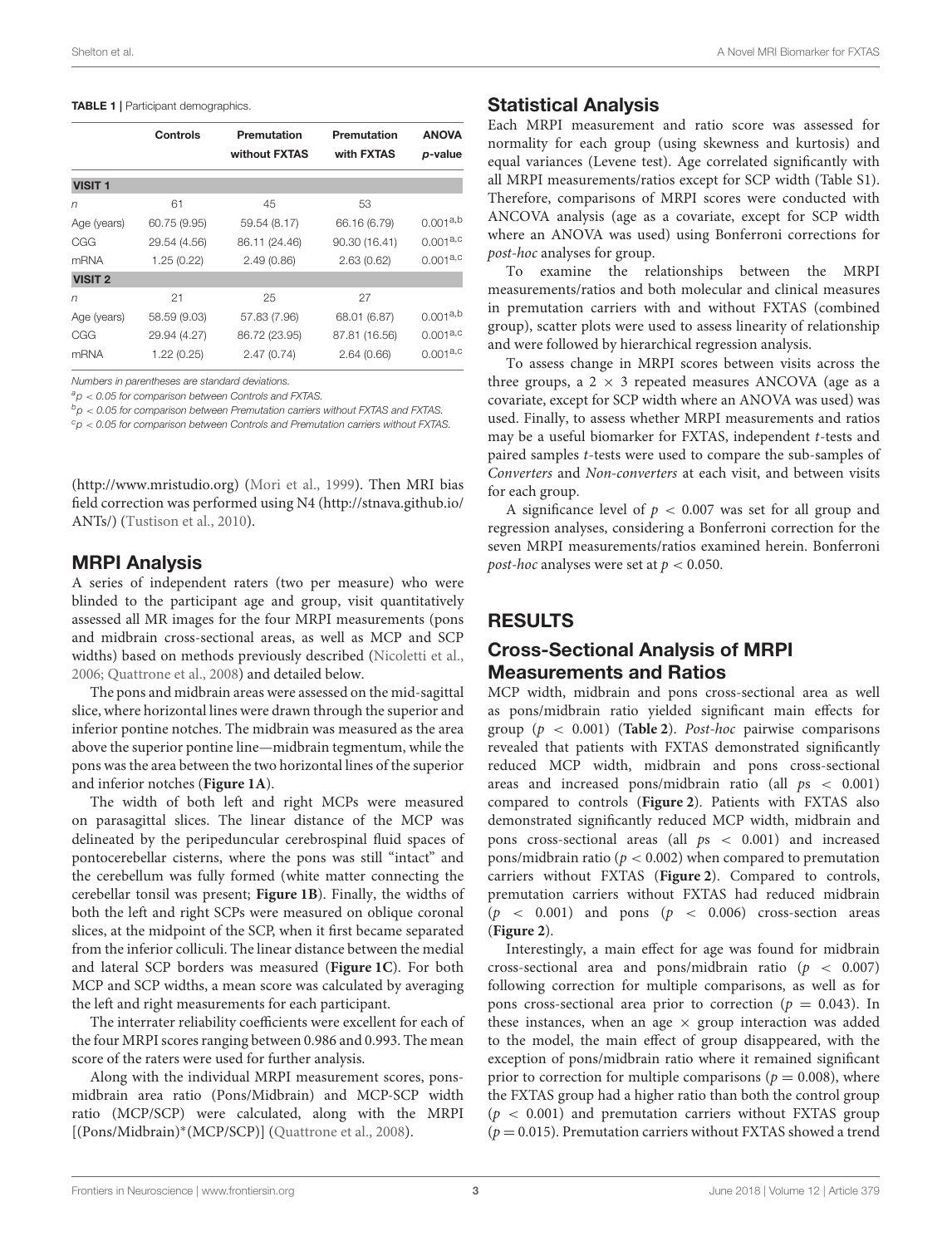

<span id="page-3-0"></span>(green) and pons (red) cross-sectional areas. Panel (B) shows the line drawn to define the MCP width, which is the linear distance between the peripeduncular cerebrospinal fluid spaces of pontocerebellar cisterns. The white arrow points to the white matter connecting the cerebellar tonsil to the deep white matter of the cerebellum. Panel (C) shows the horizontal lines which delineate the SCP width, at the coronal slice where the SCP first separates from the inferior colliculi.

<span id="page-3-1"></span>TABLE 2 | Summarized statistics (mean and standard deviations) and ANCOVA/ANOVA statistics for the main effect of group when comparing controls and premutation carriers with and without FXTAS.

|               | Controls     | <b>Premutation Carriers</b><br>without FXTAS | <b>Premutation Carriers</b><br>with FXTAS | <b>F-statistic for group</b> | p-value for group | $n^2$ for group     |
|---------------|--------------|----------------------------------------------|-------------------------------------------|------------------------------|-------------------|---------------------|
| MCP width     | 9.61(1.12)   | 9.42(1.06)                                   | 8.38(1.41)                                | 16.2                         | < 0.001           | $0.172^{+4}$        |
| SCP width     | 5.09(0.82)   | 5.02(0.94)                                   | 4.97(0.99)                                | 0.25                         | 0.782             | 0.003               |
| Midbrain      | 177.4 (29.4) | 159.7 (28.6)                                 | 122.8 (31.5)                              | 48.3                         | < 0.001           | $0.382***$          |
| Pons          | 608.5 (56.9) | 577.7 (62.4)                                 | 519.9 (60.1)                              | 31.9                         | < 0.001           | $0.290^{*\wedge\#}$ |
| SCP/MCP       | 1.94 (0.40)  | 1.93 (0.39)                                  | 1.72 (0.35)                               | 5.44                         | 0.005             | $0.065^{\wedge\#}$  |
| Pons/Midbrain | 3.51(0.61)   | 3.69(0.55)                                   | 4.43(0.92)                                | 25.6                         | < 0.001           | $0.248^{\wedge\#}$  |
| <b>MRPI</b>   | 6.84(2.01)   | 7.12(1.67)                                   | 7.60 (1.99)                               | 2.24                         | 0.110             | $0.028^{\wedge}$    |

Values in parentheses represent standard deviations. η<sup>2</sup> represents partial eta squared; \*a significant group difference between controls and premutation carriers without FXTAS (p ≤ 0.05 *post-hoc);* ^a significant group difference between controls and premutation carriers with FXTAS (p ≤ 0.05 post-hoc); <sup>#</sup>a significant group difference between premutation carriers with *and without FXTAS (* $p \le 0.05$  *post-hoc).* 

toward increased pons/midbrain ratio compared to controls ( $p = 0.069$ ). However, a significant age  $\times$  group interaction was found for the pons/midbrain ratio ( $p = 0.001$ ), whereby the steepest rate of incline was for the FXTAS, followed by the premutation without FXTAS group. Age remained a significant predictor of midbrain cross-sectional area ( $p < 0.001$ ) and pons/midbrain ratio ( $p < 0.001$ ) following correction, as well as pons cross-sectional areas ( $p = 0.012$ ) prior to correction for multiple comparisons.

# Relationships Between MRPI Measurements/Ratios, FXTAS Stage, and Molecular Markers for Premutation **Carriers**

The MRPI measurements and ratios for all premutation carriers combined revealed significant relationships with the FXTAS stage scores (**[Table 3](#page-4-1)**), but not for CGG or *FMR1* mRNA ( $p > 0.007$ ) at visit 1. However, prior to correcting for multiple comparisons,

increased CGG repeat length was found to be associated with reduced midbrain cross-sectional area ( $\beta = -0.192$ ,  $SE = 0.075$ ,  $p = 0.012$ ), and increased pons/midbrain ratio ( $\beta = 0.210$ ,  $SE = 0.800$ ,  $p = 0.010$ ), as well as increased *FMR1* mRNA and increased pons/midbrain ratio ( $\beta = 0.172$ ,  $SE = 0.084$ ,  $p = 0.042$ .

### Comparison of MRPI Measurements/Ratios Between Converters and Non-converters

When comparing the Converters and Non-converters MRPI scores, converters had significantly decreased mean MCP width at both visits (Time 1:  $p = 0.002$ , Cohen's  $d = 1.587$ ; Time 2:  $p < 0.001$ , Cohen's  $d = 1.762$ ), in which there was almost no overlap in scores between groups at each visit (**[Figure 3](#page-4-2)**). Pons cross-sectional area was also reduced in Converters compared to Non-converters at both visits (Time 1:  $p = 0.013$ , Cohen's  $d = 1.124$ ; Time 2:  $p = 0.010$ , Cohen's  $d = 1.279$ ), although these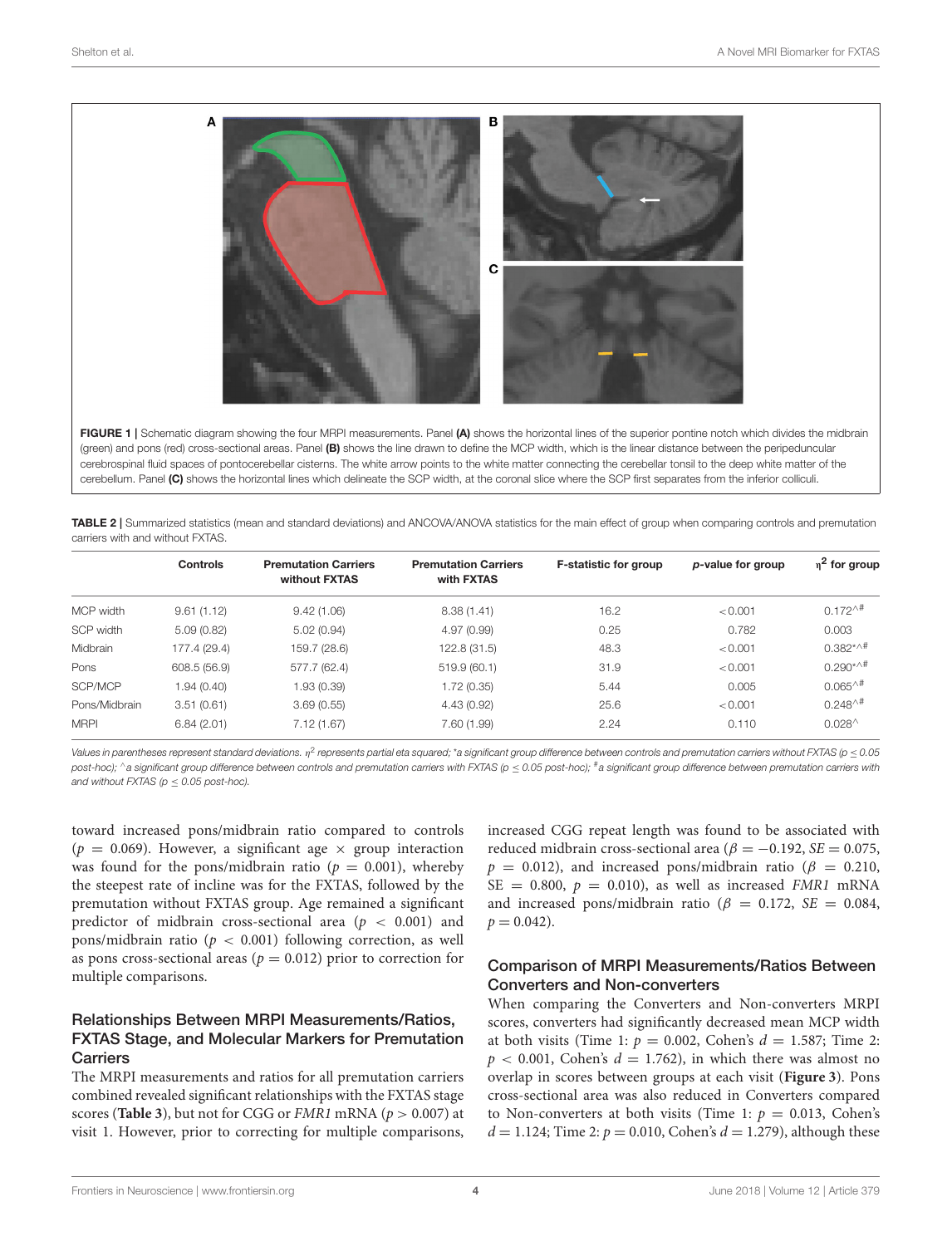

<span id="page-4-0"></span>Bonferroni correction.

<span id="page-4-1"></span>TABLE 3 | Relationships between MRPI measurements/ratios and the FXTAS stage scale for all premutation carriers with and without FXTAS.

|                               | β        | <b>SE</b> | p-value |  |
|-------------------------------|----------|-----------|---------|--|
| <b>MCP</b> width              | $-0.513$ | 0.098     | < 0.001 |  |
| SCP width                     | $-0.231$ | 0.116     | 0.050   |  |
| Midbrain cross-sectional area | $-0.407$ | 0.077     | < 0.001 |  |
| Pons cross-sectional area     | $-0.472$ | 0.099     | < 0.001 |  |
| MCP/SCP                       | $-0.185$ | 0.108     | 0.091   |  |
| Pons/Midbrain                 | 0.324    | 0.087     | < 0.001 |  |
| <b>MRPI</b>                   | 0.089    | 0.115     | 0.441   |  |

*A hierarchical regression model was used, with age included for all analyses except SCP width.* β = *standardized regression coefficient.*

differences did not survive Bonferroni correction for multiple comparisons (**[Table 4](#page-5-0)**).

# Longitudinal Analysis of MRPI Measurements and Ratios

MRPI scores were not found to change significantly between controls, premutation carriers without FXTAS and premutation carriers with FXTAS between visits 1 and 2 except for midbrain cross-sectional area (Main effect for group:  $F = 3.45$ ,  $p = 0.037$ ). Premutation carriers without FXTAS showed a greater change in midbrain cross-sectional area between visit 1 and visit 2 than premutation carriers with FXTAS ( $F = 6.76$ ;  $p = 0.011$ ).

### Changes in MRPI Measurements in FXTAS **Converters**

To examine whether MRPI scores are useful biomarkers for newly developing FXTAS cases, a mixed-effects regression model was used to examine change in MRPI scores between visits for those premutation carriers who received a rating of 0 or 1 (no or equivocal tremor/ataxia) on the FXTAS stage scale at visit 1, but received a 2 or more on the same scale (clear



<span id="page-4-2"></span>surviving Bonferroni correction.

tremor/ataxia with some interference in functioning) at their second visit (Converters,  $n = 10$ ). No significant differences in MRPI measurements/ratios between visit 1 and visit 2 were perceptible ( $p > 0.05$ ).

Following these analyses, a series of paired samples t-test were used to assess change in MRPI measurement/ratios between visits for Converters and Non-converters, separately for each variable. MCP width was the only MRPI measurement/ratio to change significantly between visits for the Converters ( $p = 0.032$ , Cohen's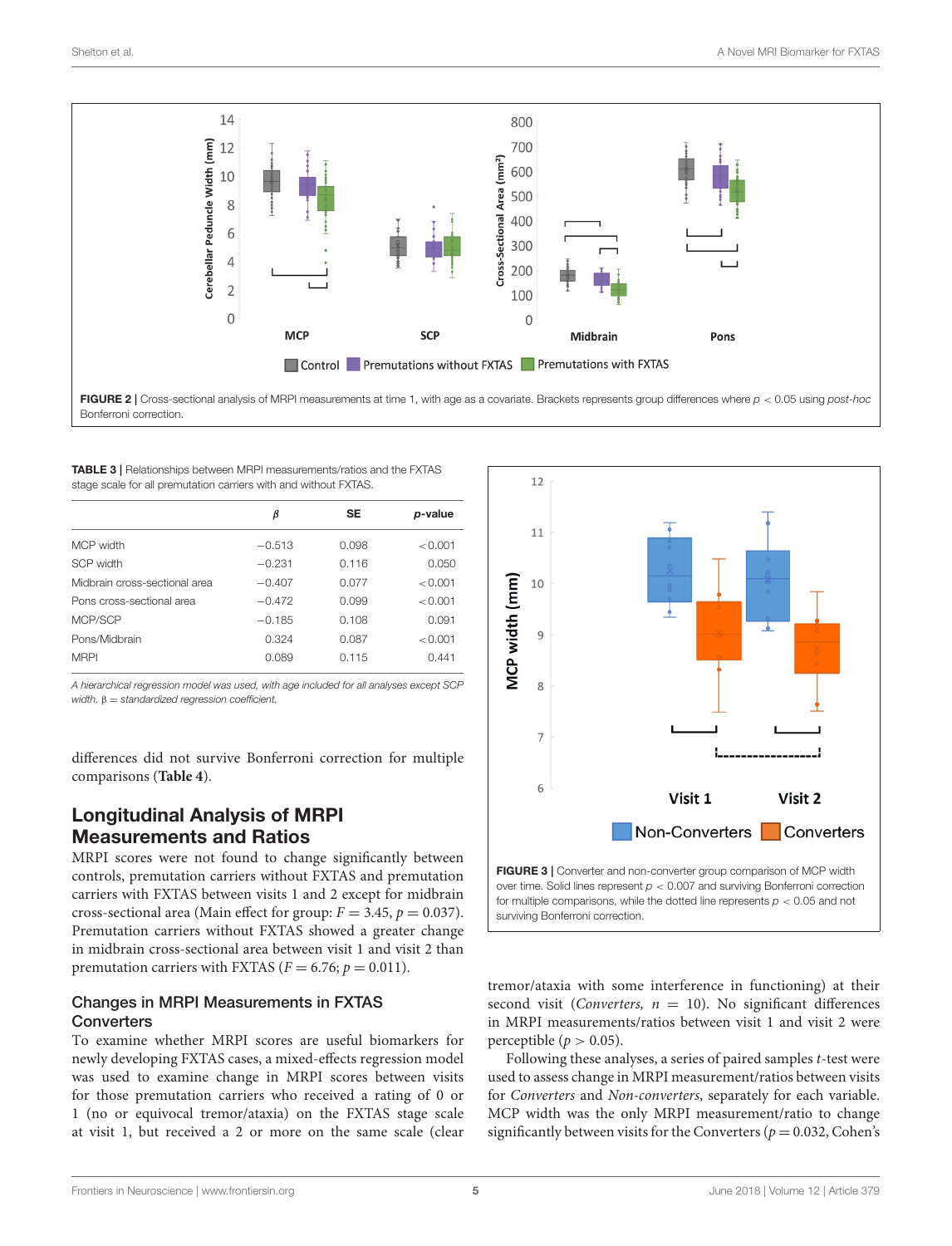|               | Visit 1                        |                                    |       | Visit 2                             |                                    |       |
|---------------|--------------------------------|------------------------------------|-------|-------------------------------------|------------------------------------|-------|
|               | <b>Converters</b><br>Mean (SD) | <b>Non-Converters</b><br>Mean (SD) | p     | <b>Converters Mean</b><br>Mean (SD) | <b>Non-Converters</b><br>Mean (SD) | р     |
| <b>MCP</b>    | 9.03(0.85)                     | 10.2(0.67)                         | 0.002 | $8.73*(0.74)$                       | 10.1(0.80)                         | 0.001 |
| <b>SCP</b>    | 4.94(0.55)                     | 5.31(1.30)                         | 0.412 | 5.08(0.70)                          | 5.18(1.06)                         | 0.812 |
| Midbrain      | 153.9 (25.9)                   | 173.4 (30.9)                       | 0.146 | 150.7 (23.0)                        | 170.3 (32.0)                       | 0.132 |
| Pons          | 549.6 (65.4)                   | 616.4 (39.7)                       | 0.013 | 544.6 (68.8)                        | 618.4 (43.6)                       | 0.01C |
| MCP/SCP       | 1.86(0.32)                     | 2.02(0.47)                         | 0.368 | 1.72(0.36)                          | 2.00(0.32)                         | 0.080 |
| Pons/Midbrain | 3.62(0.44)                     | 3.65(0.59)                         | 0.911 | 3.64(0.41)                          | 3.73(0.61)                         | 0.706 |
| <b>MRPI</b>   | 6.74(1.58)                     | 7.33(1.94)                         | 0.470 | 6.29(1.70)                          | 7.52(1.96)                         | 0.151 |

<span id="page-5-0"></span>TABLE 4 | Demographics, summarized statistics (mean and standard deviations) and comparisons (*p* value) between premutation carrier *converters* and *non-converters*.

Values in parentheses represent standard deviations. \*Indicates that a paired samples t-test between visits is  $p = 0.032$ , and significant prior to correction for multiple comparisons.

 $d = 0.835$ ), although this change did not survive Bonferroni correction for multiple comparisons (**[Table 4](#page-5-0)**; **[Figure 3](#page-4-2)**). No significant changes were found for the age-matched Nonconverters ( $p > 0.007$ ).

# **DISCUSSION**

FXTAS is a progressive and severe neurodegenerative disease, with no established prodromal or risk biomarkers. This study shows that specific and reliably-measured neuroanatomical changes may precede and possibly predict clinical symptom development. First, decreasing midbrain and pons crosssectional areas may be an FMR1 premutation phenotype associated with accelerated neurodegeneration. Further, and perhaps more interestingly, decreasing MCP width appears to be sensitive to early structural changes associated with FXTAS development. With larger validation and sensitivity studies, this measure could represent a clinically useful biomarker for FXTAS risk.

The hummingbird signal (increase in pons to midbrain cross-sectional area ratio), suggests advanced atrophy of the midbrain compared to the pons [\(Kato et al., 2003\)](#page-7-21). In this study, we found systematic atrophy of both the midbrain and pons, and thus an increase pons/midbrain ratio in both FMR1 premutation carriers with and without FXTAS, as well as accelerated age-related increase in the pons/midbrain ratio in the FXTAS group (and a trend for the FMR1 premutation carriers without FXTAS group) compared to controls. However, the close to significant relationships between increased CGG repeat length, decreased midbrain cross-sectional area, and increased pons/midbrain ratio, may suggest that the hummingbird signal and preferential atrophy of the midbrain is more likely to occur in FMR1 premutation carriers with high CGG repeats, who have previously been found to have the greatest FXTAS-related movement impairment [\(Leehey et al., 2008\)](#page-7-22).

FMR1 premutation age-related atrophy has been previously detected in patients with FXTAS compared to controls and premutation carriers without FXTAS when examining brainstem volumes (combined volume of midbrain, pons, and medulla) [\(Wang et al., 2017\)](#page-7-23). Thus, the findings of the current study compliment these prior findings, and extend them to suggest that FXTAS related neurodegeneration may accelerate otherwise normal age-related decreases in midbrain and pons crosssectional areas, with the hummingbird signal (or increased midbrain compared to pons atrophy) appearing in those with greater CGG repeat lengths.

In addition, the pons is an important relay area for neural pathways with cortical—cerebellar links. While changes between visits in pons cross-sectional area were not found in this study, the tendency for reduced volumes (even if they did not survive multiple correction) between Converters and Non-converters is striking. Indeed, pontine linear dimensions and white matter density reductions have been previously documented in older FMR1 premutation carriers with FXTAS [\(Brunberg et al., 2002;](#page-6-1) [Moore et al., 2004\)](#page-7-24). Hence, with a larger sample of converters and greater statistical power, measuring the cross-sectional area of the pons may be fruitful for FXTAS diagnosis and risk assessment.

The MCP has been recognized as a critical area of pathology and a key MRI indicator of FXTAS [\(Jacquemont et al., 2003;](#page-7-3) [Rivera et al., 2010;](#page-7-8) [Hall et al., 2014\)](#page-7-4). However, the neuropathology that causes the increased T2 MRI signal—or hyperintensity—is currently unknown and does not exclusively occur in FXTAS. Indeed, the MCP pathway itself plays an important role in cortical connections to the cerebellum, and thus it is logical that the MCP width significantly correlated with FXTAS stage score, which emphasizes tremor and ataxia. Although speculative, perhaps the lack of CGG or FMR1 mRNA associations with MCP width means that the microstructure changes that cause the MCP signal may be in part due to decreased tract integrity resulting from FMR1 exon 1 methylation mediated pathways as previously hypothesized [\(Shelton et al., 2017\)](#page-7-25), rather than those directly related to FMR1 expression levels. We are currently examining the relationships between white matter hyperintensities, microstructural integrity and morphological changes in the MCP. It is critical to better understand the neuropathological changes that contribute to the development and progression of FXTAS symptoms.

Out of the four measurements and three ratios, the MCP width appears to be the best biomarker for FXTAS conversion in those FMR1 premutation carriers most at risk, which survived a strict Bonferroni correction. This stems from both the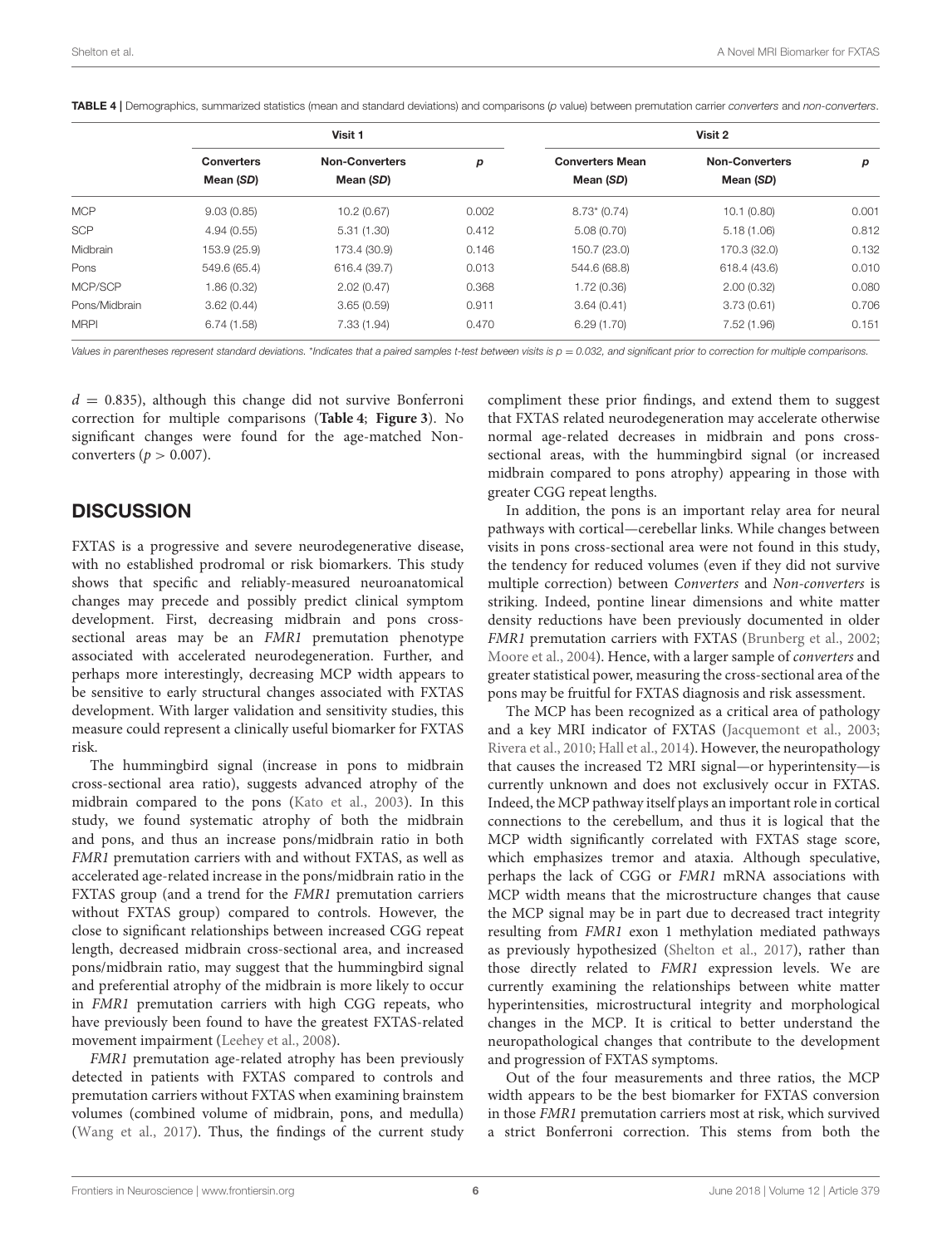cross-sectional analysis of the three groups at visit one, and comparison of Converters and Non-converters. Firstly, it was the only measure in which group differences were revealed between patients with FXTAS and both controls and premutation carriers without FXTAS, yet no difference was found between controls and premutation carriers without FXTAS. This is unlike the results from the midbrain, pons areas and pons/midbrain ratio, where differences were found between controls and premutation carriers without FXTAS. Further, MCP width was the only measure that reliably detected a difference between converters and non-converters, with an indication that it even decreased as FXTAS symptoms develop over an average period of 2.16 years. Together, these results suggest that MCP width may be a clinically useful biomarker for FXTAS, as it was sensitive to FXTAS onset and progression, but not the FMR1 phenotype more generally. Further, the findings highlight the importance of continually tracking the MCP width of FMR1 premutation carriers to verify its predictive value for FXTAS development.

While the results reported here are compelling, the study is not without limitations. Given the longitudinal aspect of this project, it is critically important that we continue to follow and track the progression of these biomarkers in conjunction with various neurological and neuropsychological symptoms, in particular motor control, balance and ataxia, and executive function [\(Shickman et al., 2018\)](#page-7-26). Indeed, it will be critical to confirm whether or not the current group of non-converters remains asymptomatic, and if these findings remain in a larger cohort of Converters and Non-converters. Thus as we continue to collect follow-up scans, we expect to see more FMR1 premutation carriers convert to FXTAS, which will increase the power to detect change over time, and perhaps predict how soon conversion may occur.

Overall, these results support the hypothesis that specific neuroanatomical changes precede and are related to FXTAS symptom severity. Indeed, it appears that atrophy of the midbrain and pons cross-sectional area may be a common phenotypic characteristic for FMR1 premutation carriers, while reductions in MCP width may be prognostic to FXTAS symptoms and progression. While we endeavor to assess to clinical viability of MCP width as a biomarker of FXTAS through our ongoing research, we compel clinicians to monitor and assess changes in the MCP, primarily for atrophy in width and hyperintensities, as well as other FXTAS radiological signs in premutation carriers at risk for FXTAS or with subtle non-specific clinical changes e.g., [\(Shickman et al., 2018\)](#page-7-26). In sum, MCP width in FMR1 premutation carriers may be a candidate biomarker to clinically identify patients in prodromal and early stages of FXTAS to help

### **REFERENCES**

- <span id="page-6-0"></span>Apartis, E., Blancher, A., Meissner, W. G., Guyant-Maréchal, L., Maltête, D., De Broucker, T., et al. (2012). FXTAS: new insights and the need for revised diagnostic criteria. Neurology 79, 1898–1907. doi: [10.1212/WNL.0b013e318271f7ff](https://doi.org/10.1212/WNL.0b013e318271f7ff)
- <span id="page-6-3"></span>Ardekani, B. A., and Bachman, A. H. (2009). Model-based automatic detection of the anterior and posterior commissures on MRI scans. Neuroimage 46, 677–682. doi: [10.1016/j.neuroimage.2009.02.030](https://doi.org/10.1016/j.neuroimage.2009.02.030)

guide candidates for treatment and perhaps monitor response.

# AUTHOR CONTRIBUTIONS

AS developed the methodology for and supervised the brain measurements and wrote the first draft of the manuscript. JW contributed conceptually to the data analysis strategy, and wrote sections of and edited the manuscript. EF performed a significant portion of the brain measurements, contributed to the analysis strategy, and edited the manuscript. FT contributed conceptually to the study design, provided molecular measurements for the data analysis and edited the manuscript. AC and LF performed significant portions of the brain measurements and edited the manuscript. RH contributed conceptually to the study design and provided the primary clinical measurements of FXTAS. EF helped develop the data analysis strategy, performed some of the data analysis, and wrote sections of and edited the manuscript. DH contributed to the design of the study, supervised the collection of clinical assessment data, and wrote sections of and edited the manuscript. SR contributed to the design of the study, supervised neuroimaging data collection and analysis, and wrote sections of and edited the manuscript.

# FUNDING

This work was supported by National Institute of Health Grants MH078041 to DH and SR; HD036071 and AG032115 to RH; HD02274 to FT; 90DD0596 from Health and Human Services Administration of Developmental Disabilities; and by the MIND Institute Intellectual and Developmental Disabilities Research Center (U54 HD079125).

# ACKNOWLEDGMENTS

The project described was supported by the National Center for Advancing Translational Sciences (NCATS), National Institutes of Health (NIH), through grant UL1 TR001860.

Study data were managed using **REDCap** electronic data capture tools hosted at the University of California, Davis (Harris et al., [2009\)](#page-7-27).

# SUPPLEMENTARY MATERIAL

The Supplementary Material for this article can be found [online at: https://www.frontiersin.org/articles/10.3389/fnins.](https://www.frontiersin.org/articles/10.3389/fnins.2018.00379/full#supplementary-material) 2018.00379/full#supplementary-material

- <span id="page-6-2"></span>Bacalman, S., Farzin, F., Bourgeois, J. A., Cogswell, J., Goodlin-Jones, B. L., Gane, L. W., et al. (2006). Psychiatric phenotype of the fragile Xassociated tremor/ataxia syndrome (FXTAS) in males: newly described frontosubcortical dementia. J. Clin. Psychiatry [67, 87–94. doi: 10.4088/JCP.v67](https://doi.org/10.4088/JCP.v67n0112) n0112
- <span id="page-6-1"></span>Brunberg, J. A., Jacquemont, S., Hagerman, R. J., Berry-Kravis, E. M., Grigsby, J., Leehey, M. A., et al. (2002). Fragile X premutation carriers: characteristic MR imaging finding of adult male patients with progressive cerebellar and cognitive dysfunction. Am. J. Neuroradiol. 23, 1757–1766.